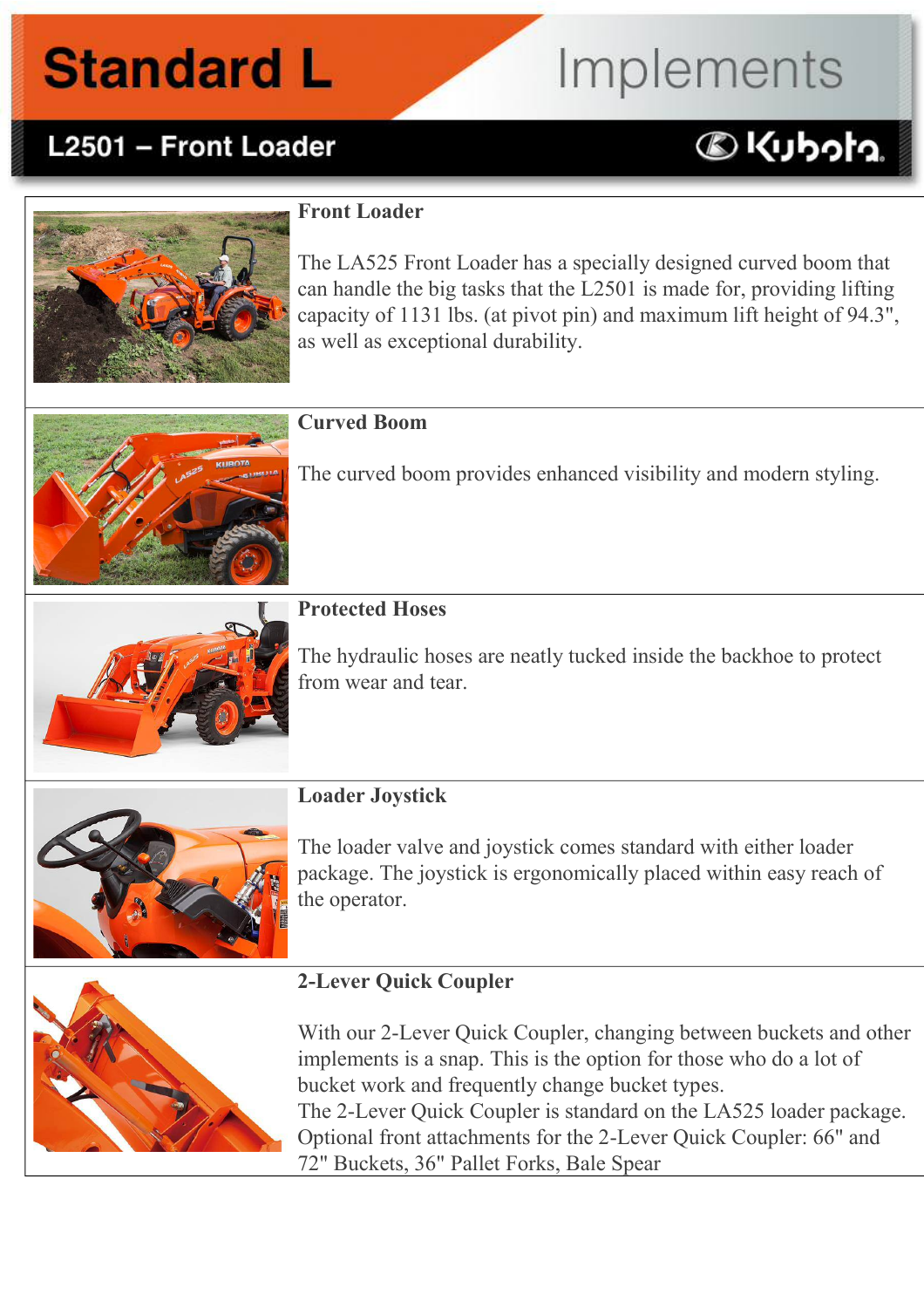## **Standard L**

# Implements

### L2501 - Backhoe

### **DKUbota**



#### **Backhoe**

The BH77 backhoe is "Performance Matched" with the L2501 to deliver more power and greater capacity.



#### **Wide Legroom**

Our full-flat deck gives you ample legroom. This makes operation comfortable and mounting and dismounting the tractor easy.



#### **Quick Attach/Detach**

The less time you spend between jobs, the more productive you become. To this end, the BH77 is equipped with quick attach/detach mounting system. This makes attaching or detaching the backhoe a snap. So you can quickly move on to your next job.



#### **Cast Steel**

Mainframe provides a strong and durable backhoe. No welds to crack or break.



#### **Optional Mechanical Thumbs**

Thumbs empower backhoes with great versatility to handle objects such as logs and landscape rocks. The BH77 backhoe comes with preinstalled thumb brackets to accommodate the optional 6-position mechanical thumb.